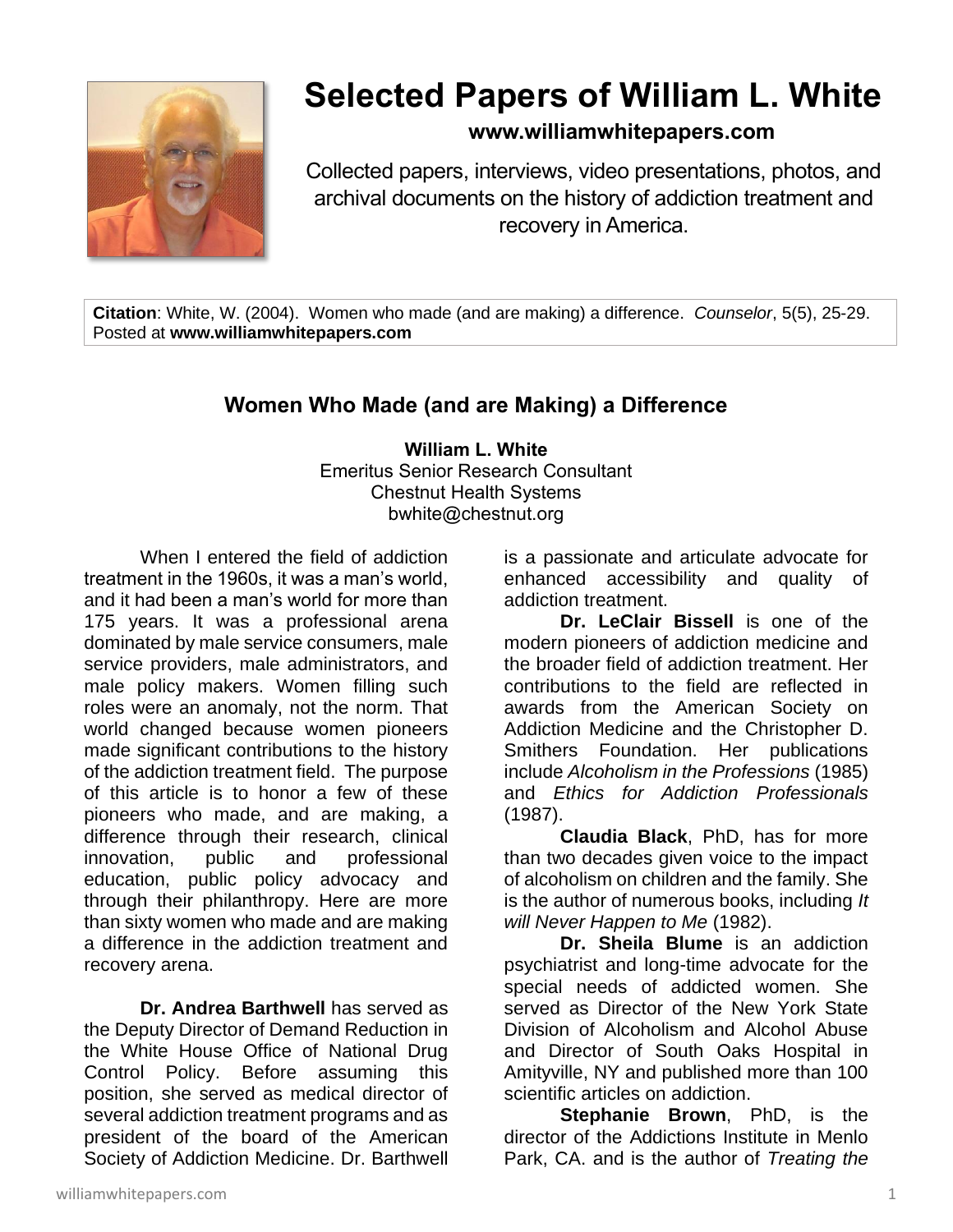*Alcoholic* (1985) and *Treating Adult Children of Alcoholics* (1988) and the co-author of *The Alcoholic Family in Recovery* (1999). Her pioneering work is helping illuminate the stages of personal and family recovery.

**Barbara Cimaglio**, **Christina Dye**, **Fran Harding**, and **Janet Zwick** are among the more than 20 women who currently direct state departments / offices / commissions responsible for the planning, funding and evaluation of addiction treatment services.

**Stephanie Covington**, PhD, is a widely acknowledged expert on addiction and recovery among women. She has served as the chair of the Women's Committee of the International Council on Alcoholism and Addiction and has published numerous articles and books, including *A Woman's Way Through the 12-Steps* (1994).

**Geraldine ("Gerry") O. Delaney** served for years as the Director of Alina Lodge in Blairstown, NJ. To her "students" who had failed to find recovery in other programs, she was known for the toughest of love. One of most charismatic and true characters of the addictions field, her letters were often signed, "G.O.D."

**Jan DuPlain** was an early public policy advocate for the needs of addicted women. She led the first Office of Women within the National Council on Alcoholism under the banner "Alcoholism is a Women's Issue."

**Mathea Falco**, Esq., served as Assistant Secretary of State for International Narcotics Matters under President Jimmy Carter. She is currently president of Drug Strategies, a national drug policy center and is a frequent contributor to *Counselor*.

**Florence R**. was the first female member of Alcoholics Anonymous. Her story appeared in the first edition of the book, *Alcoholics Anonymous* (1939), a title selected after she objected to the proposed title, "One Hundred Men."

williamwhitepapers.com 2016 **2020 20:00 20:00 20:00 20:00 20:00 20:00 20:00 20:00 20:00 20:00 20:00 20:00 20:00 20:00 20:00 20:00 20:00 20:00 20:00 20:00 20:00 20:00 20:00 20:00 20:00 20:00 20:00 20:00 20:00 20:00 20:00 20 First Lady Betty Ford** courageously declared to the American public that she had been treated for, and was recovering from, addiction to alcohol and other drugs. She is the driving force behind the Betty Ford

Center—a facility that has treated more than 64,000 individuals and adult family members since opening in 1982. Her powerful personal testimony continues to inspire the recoveries of women across the country.

**Dr. Ruth Fox** was a psychoanalyst who began specializing in the treatment of alcoholism in 1941. She went on to a distinguished career in the alcoholism field, including serving as the Medical Director of the National Council on Alcoholism from 1958 to 1969. In 1954, she founded the New York City Medical Society on Alcoholism the precursor to the American Society of Addiction Medicine. Her written works include *Alcoholism, Its Scope, Cause, and Treatment* (1955).

**Dr. Vernelle Fox** was the pioneering force behind the Georgian Clinic and Rehabilitation Center for Alcoholics that opened in the early 1950s (in Atlanta and Savannah). She served as the Center's medical director from 1955 to 1970 and made significant national contributions within the re-emerging field of addiction medicine.

**Wanda Frog** has been a recovery advocate for Native American women and women of color for nearly forty years. Her contributions include the leadership she brought to the National Indian Board on Alcohol and Drug Abuse (NIBADA) and the National Association of Native American Children of Alcoholics (NANACOA).

**Edith Gomberg**, PhD, is Professor in the Alcohol Research Center, Department of Psychiatry, University of Michigan, where for more than 20 years she has conducted pioneering research on addiction in women and older adults.

**Sarah Graham-Mulhall** served as Deputy Commissioner of the State of New York Department of Narcotic Drug Control. She was a visible spokesperson and prolific writer on new patterns of opiate addiction and their treatment in the early twentieth century. Her published works included, *Opium: The Demon Flower* (1926).

**Beverly Haberle (**Executive Director of The Bucks County Council on Alcohol and Drug Dependence and Project Coordinator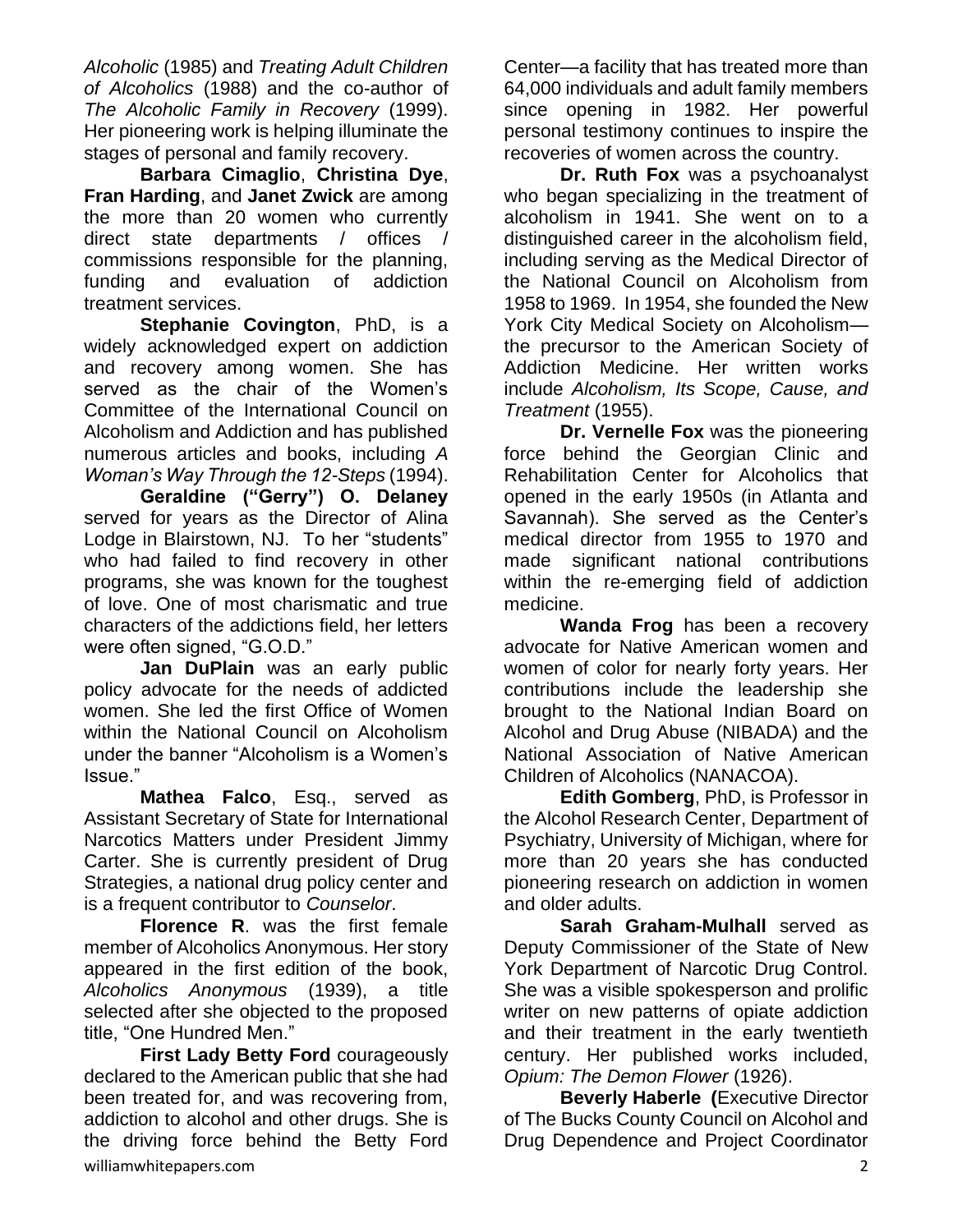of Pro-ACT--Pennsylvania Recovery Organization), **Lisa Mojer-Torres,** Esq., (civil rights attorney), and **Jeannie Villarreal** (Project Coordinator of Recovering Advocates for Treatment, Vallejo, CA) are part of a new generation of effective recovery advocates. They are included here to honor the women who are leading and working within grassroots recovery advocacy organizations across the country.

**Dr. Lucy Hall** served as Physician in Charge of the Reformatory Prison in Sherburne, Massachusetts. Her 1880 studies of female inebriates were the first studies to note the existence of domestic violence in the lives of addicted women.

**Maya Hennessey** is a long-tenured advocate on women's issues within the addictions field. She is included here to celebrate the contributions and struggles of those women who have served as advocates for women's issues within the addictions field.

**Mary Hannah Hunt** headed the Department of Scientific Temperance Instruction of the Woman's Christian Temperance Union. Under her leadership, the WCTU championed mandatory temperance education in the schools and minimum drinking age laws.

**Joan Jackson**, PhD, conducted pioneering studies in the 1950s and 1960s on the impact of alcoholism upon the family. Her work challenged pejorative characterizations of the wives of alcoholics and charted family adaptations to the progression of alcoholism.

**Mary Beth Johnson**, **Lonnetta Albright**, and **Nancy Roget** are among the women who have assumed leadership roles within the national network of addiction technology transfer centers. Their inclusion honors the growing number of women who are assuming administrative leadership roles within the field.

**Charlotte Kasl**, PhD, developed the 16-step empowerment model for women in recovery from addiction. She is the author of *Women, Sex and Addiction* (1990) and *Many Roads, One Journey* (1992).

**Jean Kirkpatrick, PhD,** founded Women for Sobriety in 1975—the first addiction recovery mutual aid society designed specifically for women. Her writings—including *Turnabout: Help for a New Life* (1978) and *Goodbye Hangovers, Hello Life* (1986)—and speeches helped lay the groundwork for the growth of genderspecific addiction treatment in the United States.

**Joan Kroc** began her philanthropy within the alcoholism field in 1976 with her financial sponsorship of Operation Cork, an alcoholism education program. She provided seed money for alcoholism-related projects for more than 25 years.

**Candy Lightner** organized Mothers Against Drunk Driving following the death of her 13-year-old daughter in 1980. MADD helped reshape America's attitudes and public policies toward impaired driving and forged the climate in which persons arrested for impaired driving are subjected to mandatory clinical screening.

**Lois W. and Anne B.** set up a service office in 1951 to support the growing number of family groups that were meeting in conjunction with Alcoholics Anonymous. In 1954, the office was incorporated as Al-Anon Family Group Headquarters, Inc. Fifty years later, there were more than 32,000 registered Al-Anon meetings in twelve countries.

**Marty Mann**, the first women to achieve prolonged sobriety within Alcoholics Anonymous, founded the National Committee for Education on Alcoholism in 1944. Her writings and speeches almost single-handedly laid the groundwork for modern alcoholism education and alcoholism treatment. Her books included *Primer on Alcoholism* (1950) and *Marty Mann Answers your Questions about Alcohol and Alcoholism* (1970). After decades serving as a public policy advocate, she worked as an alcoholism counselor at Silver Hill Hospital in New Canaan, Connecticut.

**Mercedes McCambridge**, famed Academy Award winning actress and alcoholism recovery advocate, testified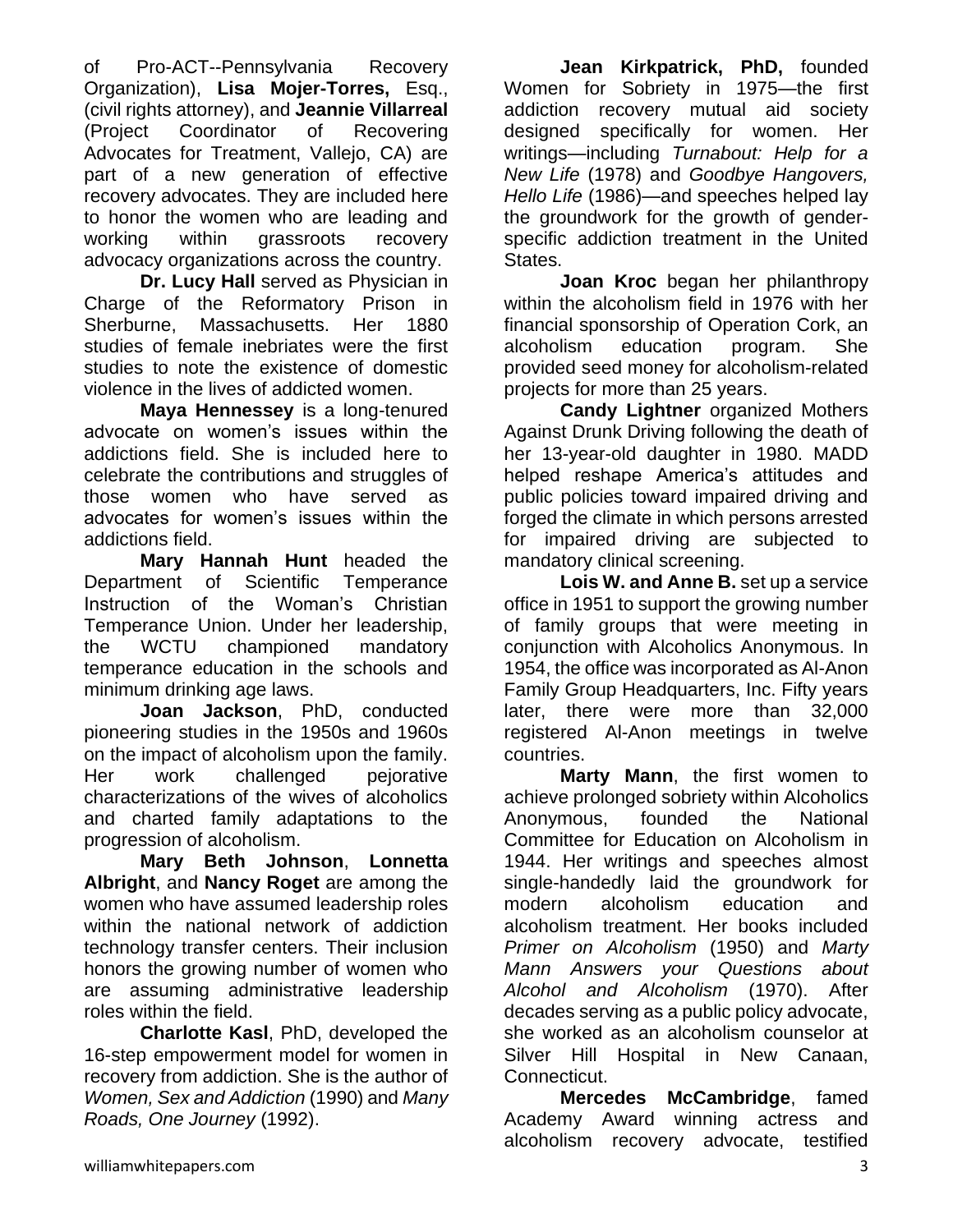before Senator Harold Hughes' congressional subcommittee in 1969 in support of the legislation that provided the fiscal infrastructure for modern addiction treatment. She was one of the prominent figures who publicly declared their recovery from alcoholism in the National Council of Alcoholism's 1976 anti-stigma campaign, Operation Understanding. The story of her recovery from alcoholism is detailed in her 1981 autobiography, *The Quality of Mercy.*

**Gail Milgram**, EdD, is a Professor at the Rutgers Center for Alcohol Studies, Director of the School of Alcohol and Drug Studies, and co-director of the International Schools of Alcohol and Drug Studies. Her special interests include strategies to address alcohol-related problems on college campuses.

**Stacia Murphy** is one of the nation's leading recovery advocates. She served as the Director of the Alcoholism Council of New York and currently is President of the National Council on Alcoholism and Drug Dependence. She is helping NCADD affiliates across the country recapture their public education and public policy advocacy roots.

**Dr. Marie Nyswander** collaborated with Dr. Vincent Dole in the development of methadone maintenance treatment in the mid-1960s. Her published works included, *The Drug Addict as Patient* (1956). Her legacy continues through the work of one of her early collaborators, **Dr. Mary Jeanne Kreek**, professor at the Rockefeller University Laboratory on the Biology of Addictive Diseases.

**Penny Page** is currently responsible for the Rutgers Center of Alcohol Studies research library. She joins **Andrea Mitchell** (Alcohol Research Group) and **Barbara Weiner** (Hazelden) in a growing group of exceptionally skilled individuals who are infusing information technology into the field of addiction treatment.

williamwhitepapers.com 4 **Candice Pert**, PhD, was codiscoverer of the presence of opiate receptor sites in human nerve tissue—a discovery that illuminated the biological underpinnings of addiction and led to the development of

new pharmacological adjuncts in addiction treatment.

**Katherine Pike** founded the Pasadena Council on Alcoholism in 1949. She and her husband, Tom Pike, were among the most articulate national advocates for community-based alcoholism prevention and treatment programs.

**Lillian Roth**, famed screen actress, announced in 1946 that she was being treated for alcoholism at the Westchester Sanitarium. She depicted her addiction and recovery experiences in the books *I'll Cry Tomorrow* (1954) (also made into a major motion picture) and *Beyond My Worth (1958)*.

**Sister Ignatia**, the "Angel of Alcoholics Anonymous," collaborated with A.A. co-founder Dr. Robert Smith in the late 1930s on the development of a five-day inpatient treatment program for alcoholism at St. Thomas Hospital in Akron, Ohio. St. Thomas became the model for many midcentury, hospital-based alcoholism units.

**Marjorie Smith** edited and published the diaries of an anonymous woman (O.W.) in the 1930s. *No Bed of Roses: The Diary of a Lost Soul* (1930) and *God Have Mercy on Me: From the Diaries of a Lost Soul* (1931) revealed the hidden world of addicted women.

**Adele Smithers-Fornaci** has, through her roles as president of the Christopher D. Smithers Foundation and president of the board of the National Council on Alcoholism and Drug Dependence, provided leadership and philanthropic support to innumerable projects related to alcoholism and drug dependence.

**Phyllis Snyder** was appointed director of Chicago's Alcoholism Treatment Center in 1957 and served in that role for more than twenty years. She was a central figure in the rise of alcoholism treatment as a professional specialty and an influential advocate for the development of citysponsored alcoholism programs.

**Dr. Agnes Sparks** was one of the first female physicians to specialize in addiction medicine. Her articles in the